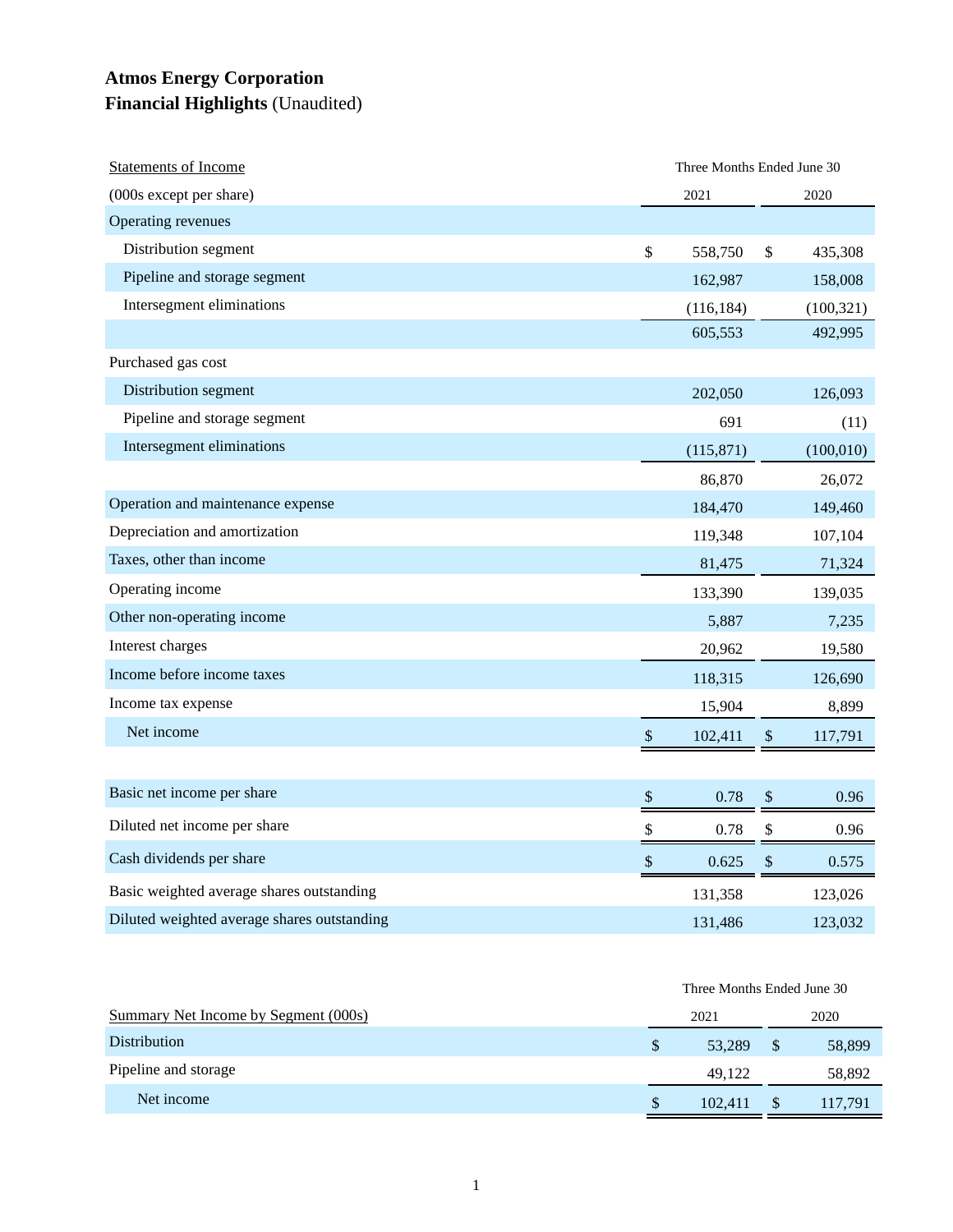## **Atmos Energy Corporation Financial Highlights, continued** (Unaudited)

| <b>Statements of Income</b>                 |                           | Nine Months Ended June 30 |                           |            |  |
|---------------------------------------------|---------------------------|---------------------------|---------------------------|------------|--|
| (000s except per share)                     |                           | 2021                      |                           | 2020       |  |
| Operating revenues                          |                           |                           |                           |            |  |
| Distribution segment                        | $\boldsymbol{\mathsf{S}}$ | 2,718,074                 | \$                        | 2,196,817  |  |
| Pipeline and storage segment                |                           | 476,868                   |                           | 452,421    |  |
| Intersegment eliminations                   |                           | (355, 836)                |                           | (303, 015) |  |
|                                             |                           | 2,839,106                 |                           | 2,346,223  |  |
| Purchased gas cost                          |                           |                           |                           |            |  |
| Distribution segment                        |                           | 1,304,269                 |                           | 942,586    |  |
| Pipeline and storage segment                |                           | (440)                     |                           | 290        |  |
| Intersegment eliminations                   |                           | (354, 890)                |                           | (302,053)  |  |
|                                             |                           | 948,939                   |                           | 640,823    |  |
| Operation and maintenance expense           |                           | 479,488                   |                           | 449,529    |  |
| Depreciation and amortization               |                           | 353,269                   |                           | 318,082    |  |
| Taxes, other than income                    |                           | 243,376                   |                           | 214,535    |  |
| Operating income                            |                           | 814,034                   |                           | 723,254    |  |
| Other non-operating income                  |                           | 14,793                    |                           | 9,133      |  |
| Interest charges                            |                           | 69,068                    |                           | 68,980     |  |
| Income before income taxes                  |                           | 759,759                   |                           | 663,407    |  |
| Income tax expense                          |                           | 142,916                   |                           | 127,297    |  |
| Net income                                  | $\boldsymbol{\mathsf{S}}$ | 616,843                   | $\boldsymbol{\mathsf{S}}$ | 536,110    |  |
|                                             |                           |                           |                           |            |  |
| Basic net income per share                  | $\boldsymbol{\mathsf{S}}$ | 4.77                      | $\$\,$                    | 4.38       |  |
| Diluted net income per share                | \$                        | 4.77                      | \$                        | 4.37       |  |
| Cash dividends per share                    | $\boldsymbol{\mathsf{S}}$ | 1.875                     | $\mathcal{S}$             | 1.725      |  |
| Basic weighted average shares outstanding   |                           | 129,185                   |                           | 122,352    |  |
| Diluted weighted average shares outstanding |                           | 129,229                   |                           | 122,463    |  |
|                                             |                           |                           |                           |            |  |

|                                      | Nine Months Ended June 30 |         |               |         |
|--------------------------------------|---------------------------|---------|---------------|---------|
| Summary Net Income by Segment (000s) |                           | 2021    |               | 2020    |
| <b>Distribution</b>                  | <sup>\$</sup>             | 439.317 | <sup>\$</sup> | 375,720 |
| Pipeline and storage                 |                           | 177,526 |               | 160,390 |
| Net income                           | S                         | 616.843 | \$            | 536,110 |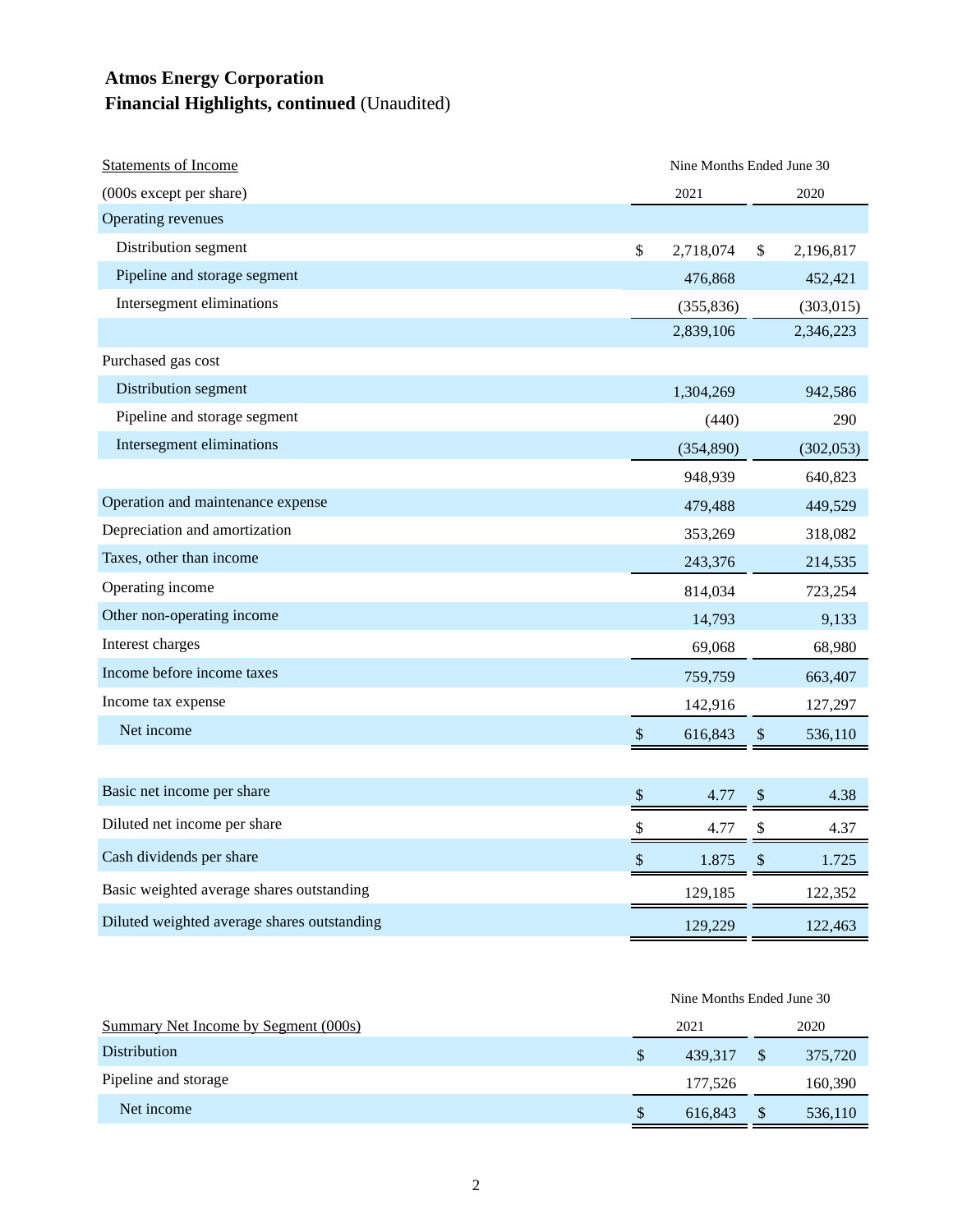## **Atmos Energy Corporation Financial Highlights, continued** (Unaudited)

| <b>Condensed Balance Sheets</b>          |                           | June 30,   |               | September 30, |
|------------------------------------------|---------------------------|------------|---------------|---------------|
| (000s)                                   |                           | 2021       |               | 2020          |
| Net property, plant and equipment        | $\mathcal{S}$             | 14,477,749 | $\sqrt{\ }$   | 13,355,347    |
| Cash and cash equivalents                |                           | 524,621    |               | 20,808        |
| Accounts receivable, net                 |                           | 291,122    |               | 230,595       |
| Gas stored underground                   |                           | 99,469     |               | 111,950       |
| Other current assets                     |                           | 200,154    |               | 107,905       |
| Total current assets                     |                           | 1,115,366  |               | 471,258       |
| Goodwill                                 |                           | 731,257    |               | 731,257       |
| Deferred charges and other assets        |                           | 2,991,063  |               | 801,170       |
|                                          | \$                        | 19,315,435 | \$            | 15,359,032    |
|                                          |                           |            |               |               |
| Shareholders' equity                     | $\mathcal{S}$             | 7,773,758  | $\mathcal{S}$ | 6,791,203     |
| Long-term debt                           |                           | 7,128,505  |               | 4,531,779     |
| Total capitalization                     |                           | 14,902,263 |               | 11,322,982    |
| Accounts payable and accrued liabilities |                           | 280,352    |               | 235,775       |
| Other current liabilities                |                           | 581,722    |               | 546,461       |
| Current maturities of long-term debt     |                           | 200,442    |               | 165           |
| <b>Total current liabilities</b>         |                           | 1,062,516  |               | 782,401       |
| Deferred income taxes                    |                           | 1,667,784  |               | 1,456,569     |
| Regulatory excess deferred taxes         |                           | 587,680    |               | 697,764       |
| Deferred credits and other liabilities   |                           | 1,095,192  |               | 1,099,316     |
|                                          | $\boldsymbol{\mathsf{S}}$ | 19,315,435 | \$            | 15,359,032    |